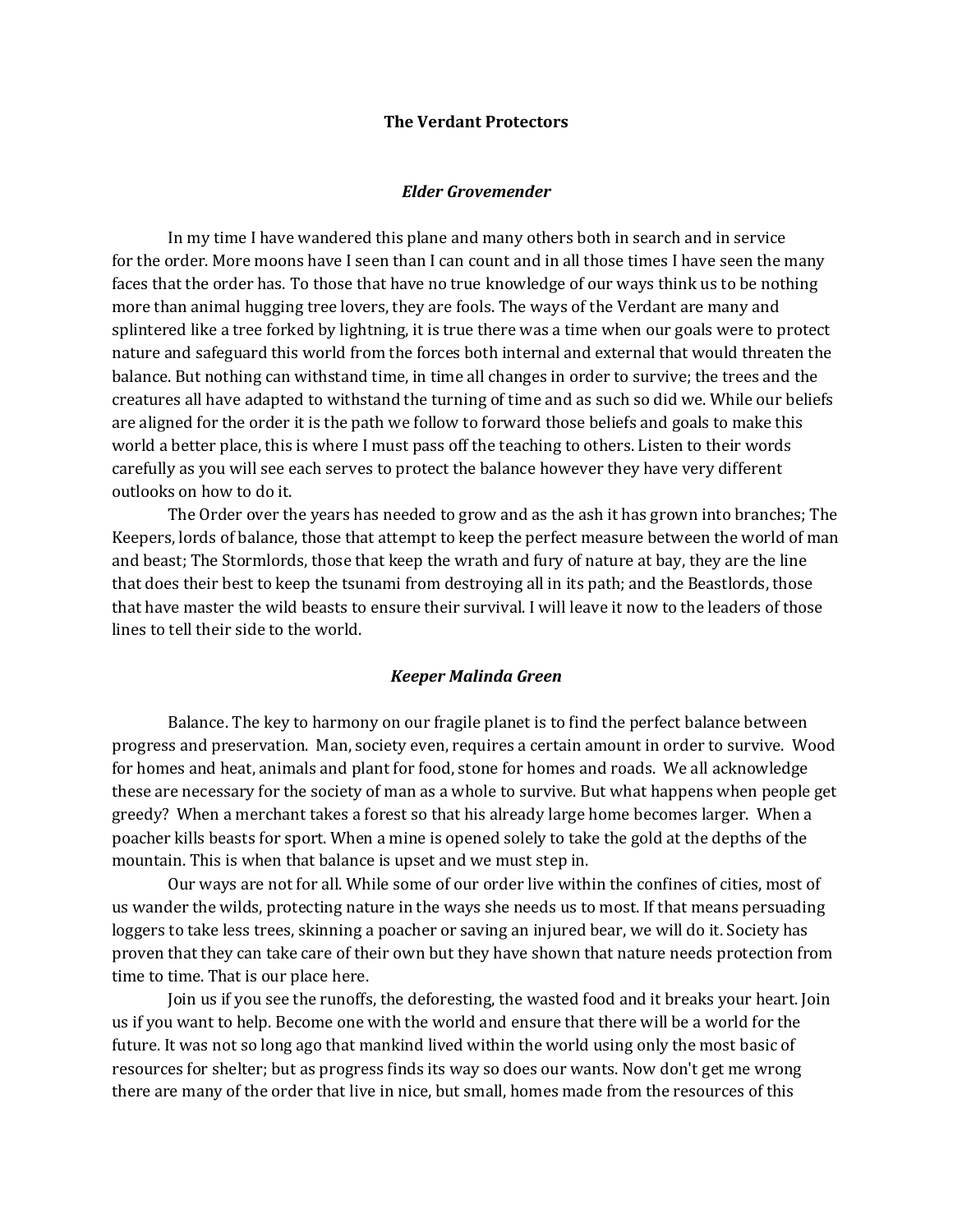world; but they are constructed in a minimalist fashion. And there are more than a few of us who carrier weapons born from the fruits of the land, but again it is where crossing the boundaries of necessity become misuse for greed. Everyday there are creatures of this world that are snuffed out of existence, as they are hunted as rare game or because their few natural habitats are destroyed. This is where we are called to serve, we are the shelter for the storm of progress, we are there to ensure that nature is not crushed under the foot of humanity.

It was not so far in mans past that that this world came to terms with what greed and excess can bring to pass. Mans greed for both the material and metaphysical power led them to delve too far and break into a world that too was greedy. The fury and wrath of the brood was unleashed upon our world and the beasts wasted no time to turn much of the world into breeding ground, and a place for them to take as they pleased. While we would survive this the brood this was but the first of the trials that the fates had for us, all because of there was no one there to guide the world and to ensure balance. In the years after the brood the world would struggle to recover from the devastation, and in this weakness our true unmaking would come at the hands of the planes. When the Reality War began no one was ready for what would come, the brood had been just wild vicious creatures that acted upon the most feral of instincts; however, the lords of the Inner Plane would bring organized forces to this plane all making a play for control. This world became just another battlefield wars that had been raging on the Inner Plane since the times of creation. As if the elemental invasion was not enough to bring this world to its knees, the true horror was still to come; in Vollois the Black Gates would open and the minions of shadow poured forth like a spilled damn. All of this started because a single person felt they needed more and tipped the scales of the balance. This is a tale of caution, this is not a demand you should never want things or have things, this is a warning about the dangers of excess in either direction good or bad.

# *Stormlord Livanis*

If you are here it is for the wrong reasons. If you are here because you have been led to believe that nature is weak and unable to stop the progress of humanity, then leave now. I am sure there are other softer souls that call themselves protectors, who would speak of protecting nature from the big bad men. Well then hear me now, it is not nature that needs to be protected. Does man strike at the ocean and bring it to its knees? I am sure that the hundreds of ships that are swallowed up by the crashing waves would beg to differ. Does man strike the skies, forcing the wind to be always calm? Spend anytime atop a mountain or in the plains and you will see the wind does as it pleases destroying everything in its wake, showing no mercy. Nature has its own plan, be it a tsunami, tornado, avalanche, wildfire, or flood; nature will win. Before man even existed nature ruled itself, so do not come here if you hold delusions that it needs to be protected.

The Stormlords are the tamers of the wild, within the order we serve as the force that must hold back the fury of the natural world from wiping clean the slate of life in a region. This does not mean that we save every plant and every life, one of the most important duties of the wild is to self regulate. A lightning strike that starts a forest fire may kill some and will displace many, but once it has cleared away the old new life will return, stronger than before. The important part to understand is that the forces of nature are not always natural, the ether of the inner plane has this way of seeping into our world and often magnifies a natural happenings making it a true